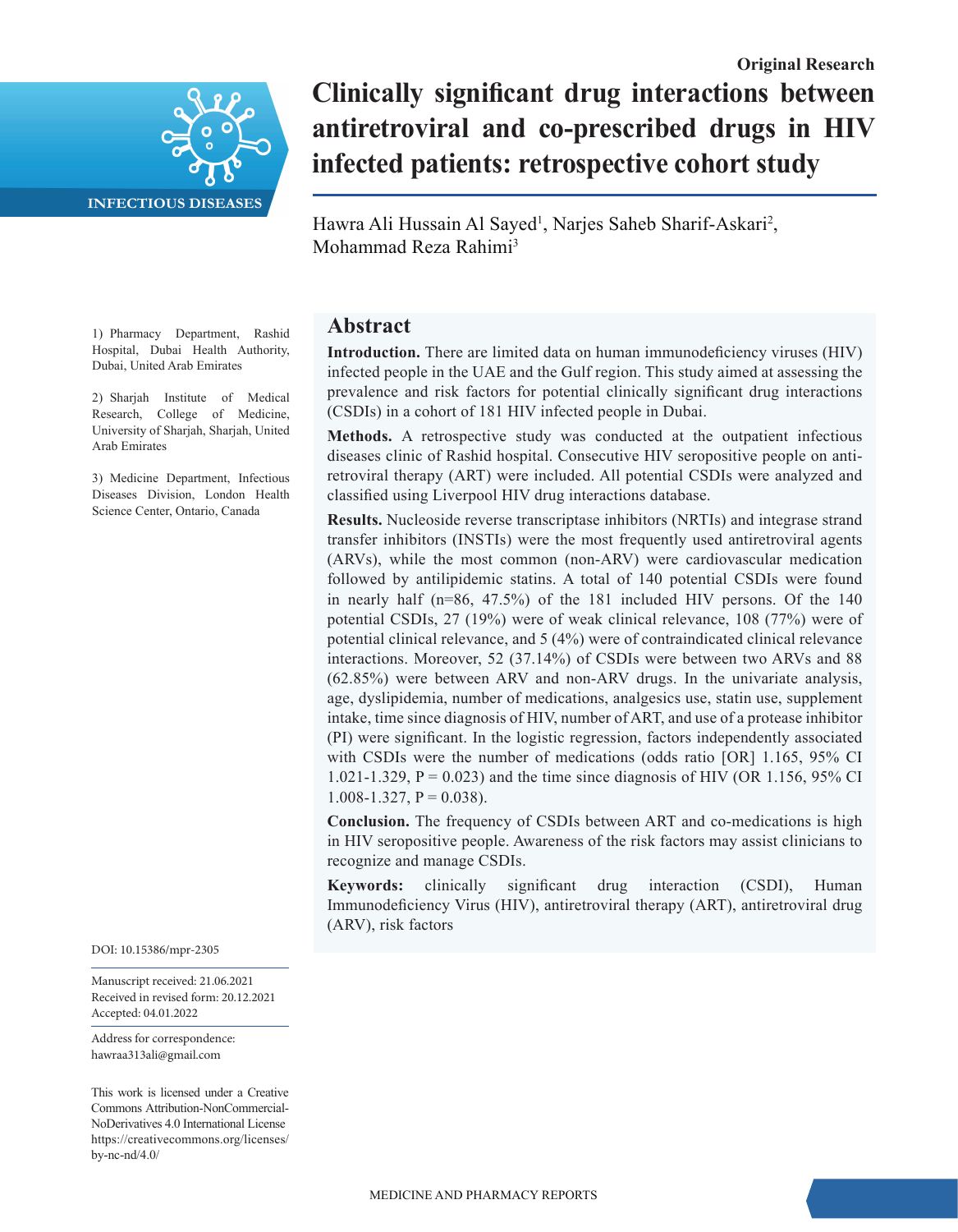## **Introduction**

Human Immunodeficiency Virus (HIV) infection is a continuum, where malignancies, infections, and other non-acquired immunodeficiency syndrome (AIDS) associated conditions are more frequent than in the general population. AIDS is the final stage of the disease, and treatment should attempt to avoid the development of this condition [1]. Significant advances related to HIV pathogenesis and viral replication have led to the development of many antiretroviral (ARV) drugs. Currently, the standard anti-retroviral regimen comprises a combination of at least three drugs targeting different stages of the HIV-1 viral replication cycle, the use of twodrug regimen dolutegravir plus lamivudine (DTG/3TC) approved for initial treatment in some cases [2].

Antiretroviral therapy (ART) is effective in suppressing the viral load and raising the blood levels of CD4+ T lymphocytes reducing HIV-associated morbidity and mortality [3]. However, the efficacy of ART is directly linked to patient compliance and adherence, a lack of which could lead to the emergence of resistant strains which can be difficult to manage [4]. Drug interaction with potential adverse outcomes could hinder patience adherence to the ART treatment [5]. Hence, it is critical to anticipate any serious or clinically relevant drug-drug interactions (DDIs) that can affect ART treatment efficacy and safety [6].

The term clinically significant drug interaction (CSDI) indicates the likelihood of a particular medication changing the intensity of the pharmacological effects of another medication, therefore enhancing or minimizing the therapeutic effect and/or adverse reactions [7]. ART is considered one of the main therapeutic groups with the highest potential for DDI [8]. HIV protease, nonnucleoside reverse transcriptase inhibitors and certain integrase inhibitors undergo CYP mediated metabolism, and therefore, may interact with medications that are metabolized by this pathway [9]. These interactions could be life-threatening to patients, or they could lead to treatment failure for those receiving ARVs [10].

The incidence of drug interactions reported by previous investigations conducted in Europe and Africa ranged between 22% to 67%. This difference was attributed to the dissimilarity in sociodemographic as well as the clinical characteristics of the studied cohort such as variations in age, comorbidities, and medications [11,12]. Given the regional variation in patterns of interactions, there is an essential need to describe and assess this health problem among these persons from a Middle East country such as the United Arab Emirates (UAE). Therefore, this study was conducted to identify the frequency and characteristics of ARV associated potential CSDIs in Dubai, UAE.

## **Methods Study design and population**

A retrospective study was conducted at the outpatient infectious diseases clinic of Rashid hospital during a predefined 3-month period from 1 January to 31 March 2017. Ethical approval was obtained from the Dubai Scientific Research Ethics Committee (Reference No: DSREC-08/2017 06), and all research in this study was performed in accordance with relevant guidelines and regulations. The informed consent was waived by the Dubai Scientific Research Ethics Committee. Rashid hospital is a tertiary specialized academic hospital that is part of the Dubai Health Authority. Consecutive HIV seropositive persons on ARVs attending the outpatient infectious diseases clinic aged 18 and above were included in the study.

### **Data collection**

We used a standardized data collection form for the purpose of this study. Patient data, including demographic data (age and gender), latest viral load, latest CD4 counts, date of HIV diagnosis, concurrent comorbid conditions, coinfection with hepatitis B or C viruses, and latent tuberculosis were collected from the medical records. Data on ARV prescription and all concomitant therapy which was prescribed by the same or different physician was recorded by reviewing the e-pharmacy system. Medications taken on as-needed basis were excluded from the count. Combination products were also counted as separate entities (e.g., zidovudine / lamivudine was counted as two agents). The following four main classes of ARVs were used by our patient: nucleoside reverse transcriptase inhibitors (NRTIs), integrase strand transfer inhibitors (INSTIs), non-nucleoside reverse transcriptase inhibitors (NNRTIs), and protease inhibitors (PIs).

The medication list was gathered and entered into a predesigned data collection form. For the definition of potential CSDIs, we included all drug interactions between ARVs and non-ARVs. Interactions between non-ARVs were excluded. We screened and filtered the most common medications including antidepressants/antipsychotics, antihypertensives, statins, steroids, antiplatelets, analgesics, proton pump inhibitors (PPIs), calcium supplements, and multivitamins with minerals. The DDIs were screened and classified according to the Liverpool HIV drug interactions web-based resource (www.hiv-druginteractions.org). This is a comprehensive database including more than 11, 000 HIV DDIs which is extensively utilized throughout Europe and, since 2012, has involved all drugs from the WHO Model List of Essential Medicines. This database classified the clinical significance of each DDIs according to a traffic light system of red (contraindicated/do not co-administer), amber (potential interaction requiring dosage alteration/monitoring or timing of administration), yellow (weak clinical significance unlikely to require further management), or green (no clinically significant interaction) [13].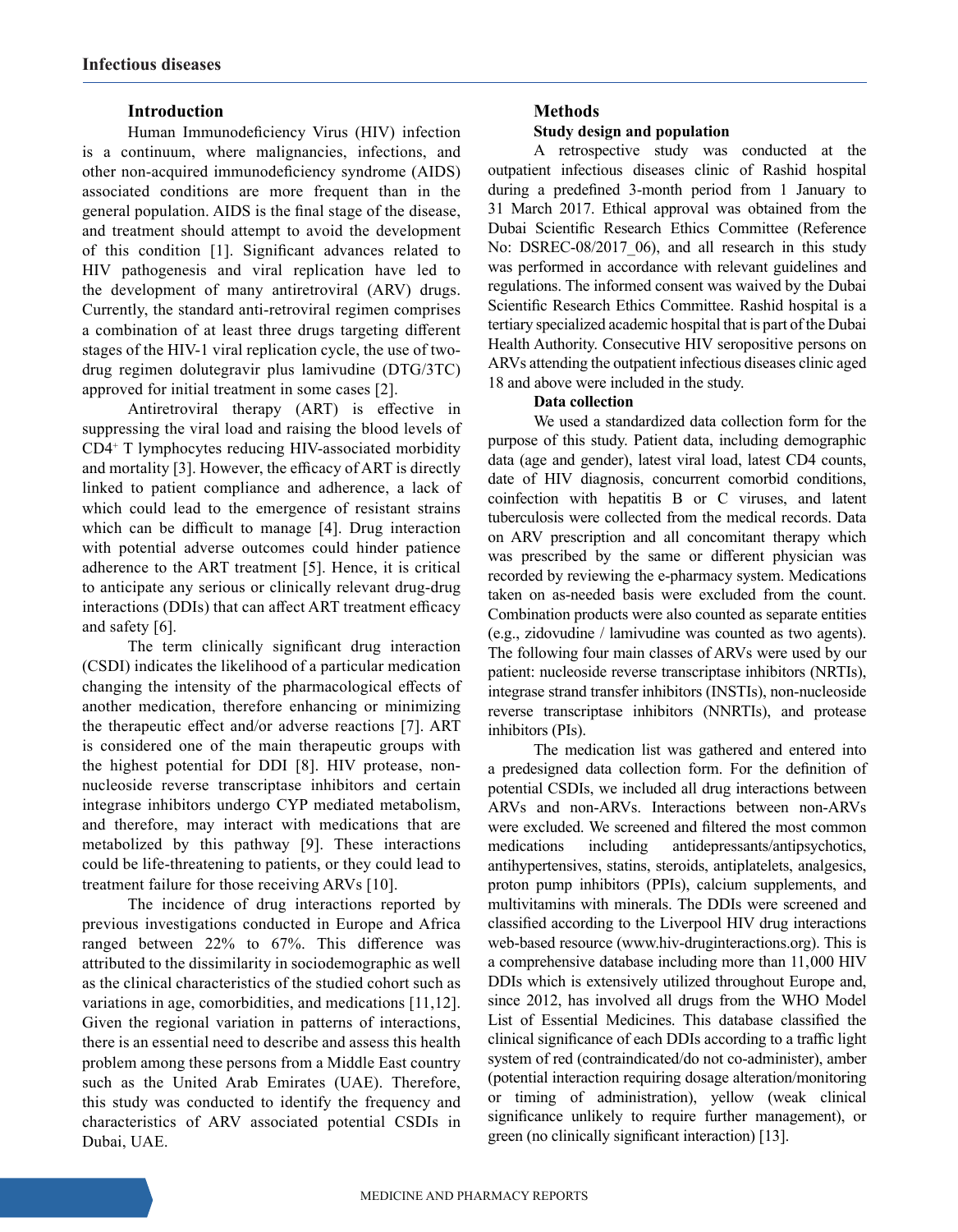### **Statistical analysis**

Continuous variables were presented as the mean  $\pm$ standard deviation (SD) or median and interquartile range (IQR), if their distribution was skewed, and categorical variables were reported as counts and percentages. Student's t-test was used to compare the continuous data, and Chi-square test was performed for the categorical data [14]. Independent predictors of CSDIs were identified using a logistic regression analysis which was adjusted for age, sex, and any other variables that were significant in univariate analysis. All analyses were two- sided with a *P* value of 0.05 considered statistically significant. Analysis was carried out using SPSS 26.00 (SPSS Inc., Chicago, IL, USA). Figures were generated using GraphPad Software 8.0, San Diego, Calif.

### **Results**

Of 190 HIV seropositive patient records screened, 181 patients were included in the analysis. We excluded nine patients that were not on antiretroviral therapy. Clinical characteristics, comorbidities, medications, HIV characteristics and antiretroviral medication of included patients are presented in table I.

**Table I.** Demographic and clinical characteristics of 181 HIV infected patients with and without clinically significant drug interactions (CSDIs).

| <b>Characteristics</b>                         | <b>Total</b><br>$(n=181)$ | <b>CSDIs</b><br>$(n=86)$ | <b>NO CSDI</b><br>$(n=95)$ | <b>P-value</b> |
|------------------------------------------------|---------------------------|--------------------------|----------------------------|----------------|
| <b>Demographic</b>                             |                           |                          |                            |                |
| Age, years (Mean $\pm$ SD)                     | $41 + 12$                 | $43 \pm 12$              | $39 \pm 11$                | 0.022          |
| Gender, n (%)                                  |                           |                          |                            | 0.133          |
| Male                                           | 132 (73 %)                | 58 (67 %)                | 74 (78 %)                  |                |
| Female                                         | 49 (27 %)                 | 28 (33 %)                | 21 (22 %)                  |                |
| <b>Comorbidities</b>                           |                           |                          |                            |                |
| Psychiatric disorder, n (%)                    | 12(6)                     | 8(9)                     | 4(4)                       | 0.169          |
| Ischemic heart disease, n (%)                  | 7(4)                      | 2(2)                     | 5(5)                       | 0.306          |
| Diabetes mellitus, n (%)                       | 25(14)                    | 11(13)                   | 14(15)                     | 0.705          |
| Hypertension, $n$ (%)                          | 45(25)                    | 24(28)                   | 21(22)                     | 0.367          |
| Dyslipidemia, n (%)                            | 55 $(30)$                 | 33 (38)                  | 22(23)                     | 0.026          |
| COPD/Asthma, n (%)                             | 8(4)                      | 5(6)                     | 3(3)                       | 0.385          |
| Cancer, $n$ $(\frac{9}{0})$                    | 7(4)                      | 4(5)                     | 3(3)                       | 0.603          |
| Number of comorbidities, median (IQR)          | $1(0-1)$                  | $1(0-2)$                 | $1(0-1)$                   | 0.05           |
| <b>Medications</b>                             |                           |                          |                            |                |
| Antidepressant/anxiolytics, n (%)              | 8(4)                      | 2(2)                     | 6(6)                       | 0.238          |
| Cardiovascular, n (%)                          | 34 (19)                   | 19(22)                   | 15(16)                     | 0.278          |
| Steroids, n (%)                                | 5(3)                      | 3(4)                     | 2(2)                       | 0.670          |
| Antiplatelet, n (%)                            | 13(7)                     | 6(7)                     | 7(7)                       | 0.919          |
| Analgesics, n (%)                              | 25(14)                    | 20(23)                   | 5(5)                       | < 0.001        |
| Statins, $n$ $(\%)$                            | 43 (24)                   | 30(35)                   | 13(14)                     | 0.001          |
| PPI, $n$ $\left(\frac{9}{6}\right)$            | 11(6)                     | 8(9)                     | 3(3)                       | 0.120          |
| Supplement (Calcium/Multivitamin)              | 17(9)                     | 16(19)                   | 1(1)                       | < 0.001        |
| <b>Number of medications, median (IQR)</b>     | $5(4-8)$                  | $7(5-10)$                | $4(3-7)$                   | $0.001$        |
| <b>HIV</b> characteristics                     |                           |                          |                            |                |
| Time since HIV diagnosis (yr.), median (Range) | $8(4-16)$                 | $10(4-16)$               | $7(4-16)$                  | 0.001          |
| HCV/HBV coinfection, n (%)                     | 34(19)                    | 18(21)                   | 16(17)                     | 0.482          |
| LTBI coinfection, $n$ (%)                      | 21(12)                    | 9(11)                    | 12(13)                     | 0.649          |
| CD4+ count (cells/mm3), $n$ (%)                |                           |                          |                            | 0.551          |
| $<$ 500                                        | 80(44)                    | 40(47)                   | 40(42)                     |                |
| >500                                           | 101(56)                   | 46(54)                   | 55 (58)                    |                |
| Viral suppression <50 copies/ml, $n$ (%)       | 109(60)                   | 54(63)                   | 55 (58)                    | 0.502          |
| Number ART, median (Range)                     | $3(3-6)$                  | $3(3-6)$                 | $3(3-4)$                   | < 0.001        |
| <b>Antiretroviral drug class</b>               |                           |                          |                            |                |
| NRTIs, $n$ $\left(\frac{9}{6}\right)$          | 175 (97)                  | 81 (94)                  | 94 (99)                    | 0.074          |
| INSTIs, $n$ $(\%)$                             | 111(61)                   | 49 (57)                  | 62(65)                     | 0.253          |
| NNRTIs, $n$ $%$                                | 51 (28)                   | 21(24)                   | 30(32)                     | 0.285          |
| PI, $n$ (%)                                    | 47(26)                    | 42 (49)                  | 5(5)                       | < 0.001        |

**Abbreviation**. CSDIs, Clinically significant drug interactions; HBV, Hepatitis B Virus; HCV, Hepatitis C Virus; HIV, Human Immunodeficiency Virus; INSTIs, Integrase strand transfer inhibitors; LTBI, Latent tuberculosis infection; NNRTIs, Non-nucleoside reverse transcriptase inhibitors; NRTIs, Nucleoside reverse transcriptase inhibitors; PIs, Protease inhibitors; PPIs, Proton pump inhibitors.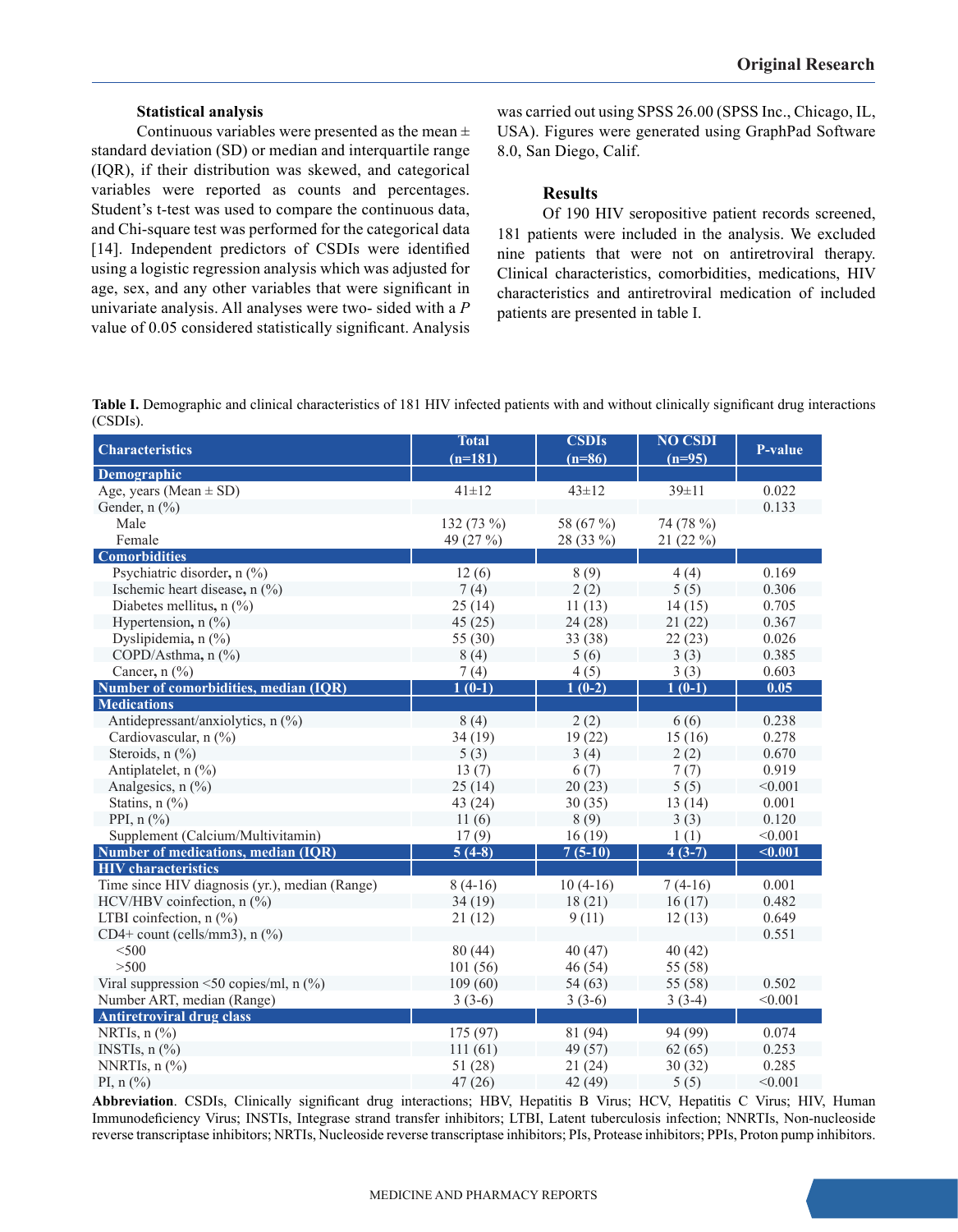Patients were aged between 18-73 years. The median age (SD) was  $41\pm12$  years, with the majority being male 132 (73%). Patients with DDIs were older compared to patients with no DDIs (mean  $\pm$ SD, 43 $\pm$ 12 vs 39 $\pm$ 11). All patients were receiving a regimen that included at least three ARTs. 175 (97%) of patients were prescribed NRTIs followed by 111 (61%) INSTIs, 51 (28%) NNRTIs, and 47 (26%) PIs.

#### **Prevalence of Drug interaction**

Of 181 patients, 86 (47.5%) patients were identified with antiretroviral agent related drug interactions according to the Liverpool software. A total of 140 potential CSDIs were found in 86 of the 181 study patients. Overall, 27 (19%) interactions were weak, 108 (77%) were potential, and only 5 (4%) were contraindicated interactions with high risk of clinical adverse effects (Figure 1).

Of the total CSDIs, 52 (37.14%) were between two ARVs, which involved 10 (19%) weak, 41 (79%) potential, and 1 (2%) contraindicated interaction. 88 (62.85%) potential CSDIs were identified between ARV and non-ARV drugs including 17 (19%) weak, 67 (76%) potential, and 4 (5%) contraindicated interactions. The drug interactions found in the 181 HIV patients are presented in figure 1. The most frequent drugs involved potential CSDIs were ARVs ( $n=52$ , 37%), followed by statins ( $n=26$ , 19%), analgesics ( $n=15$ , 11%), cardiovascular medications ( $n=14$ ,  $10\%$ ), calcium supplements (n=7, 5%), and antidepressants/ antipsychotics ( $n=4$ ,  $3\%$ ). Figure 2 shows the frequency and percentage of CSDIs by drug class in HIV patients.



Figure 1. Clinically significant drug interactions between antiretroviral and co-prescribed drugs among HIV infected patients. **Abbreviation**. ART, anti-retroviral therapy; CI, Contraindicated; DDI, Drug-drug interaction. The values are given as the count of DDI.

#### **Risk factor analysis**

In the univariate analysis, patient's age, dyslipidemia, total number of medications, analgesics use, statin use, supplement (multivitamins and calcium) intake, time since diagnosis of HIV, number of ART received, and use of PIs were significant (Table I). However, factors independently associated with CSDIs in the logistic regression model were number of medications (odds ratio [OR] 1.165, 95% CI 1.021-1.329,  $P = 0.023$ ) and the time since diagnosis of HIV (OR 1.156, 95% CI 1.008-1.327, *P* = 0.038) as presented in table II.



**Abbreviation**. ART, anti-retroviral therapy; DDI, Drug-drug interaction. The values are given as the number of medications with DDI, with the percentage in parentheses.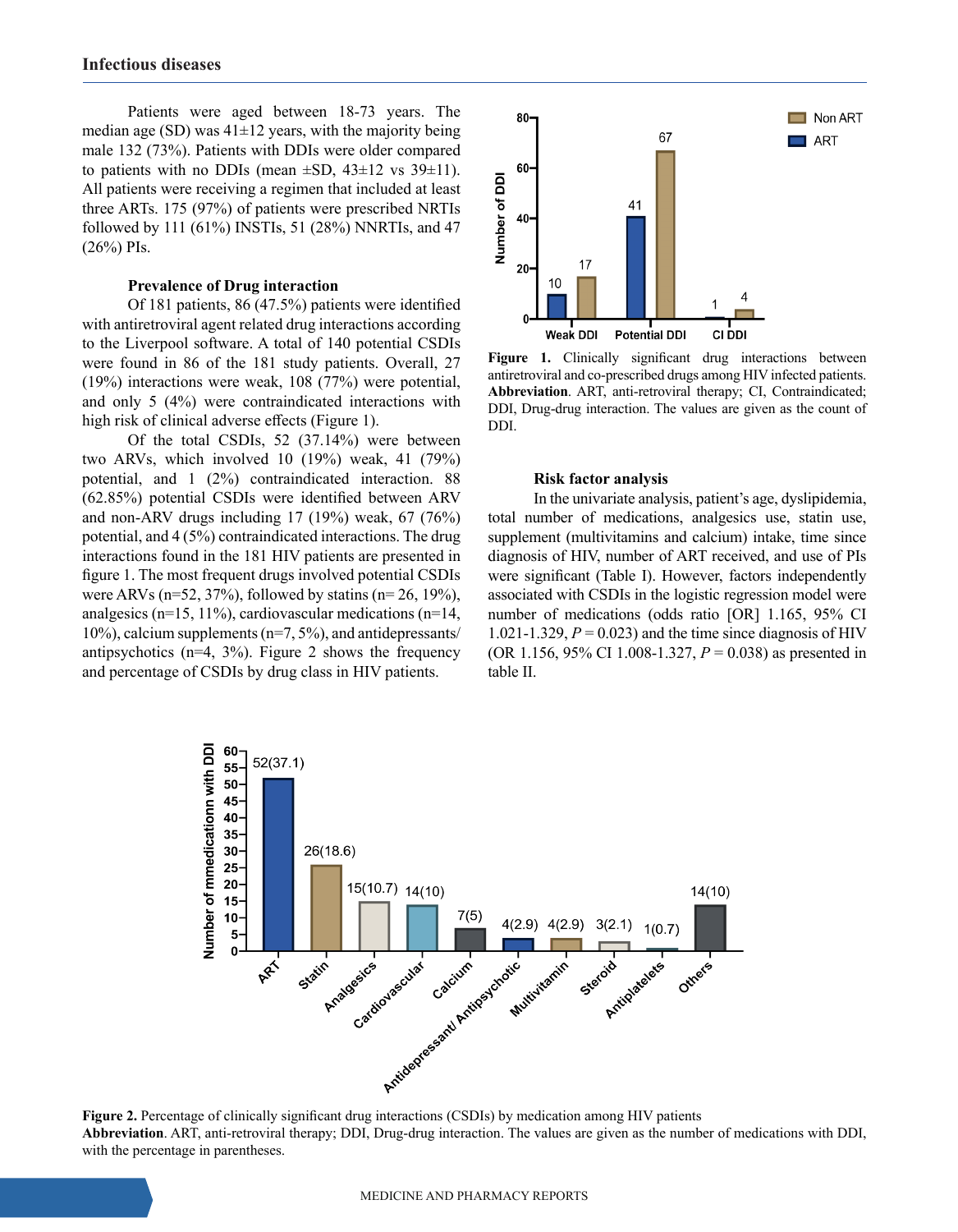| <b>Characteristics</b>         | Adjusted OR (95% CI) | P-value |
|--------------------------------|----------------------|---------|
| Age                            | $1.00(0.95-1.06)$    | 0.881   |
| Male                           | $0.313(0.098-1.003)$ | 0.051   |
| Number of medications          | $1.165(1.021-1.329)$ | 0.023   |
| Time since HIV diagnosis (yr.) | $1.156(1.008-1.327)$ | 0.038   |
|                                |                      |         |

 **Table II.** Independent risk factors of clinically significant drug interactions (CSDIs)>

**Abbreviation**. CI, confidence interval; HIV, Human Immunodeficiency Virus; OR, odds ratio.

#### **Discussion**

HIV remains a major global public health issue. It has a low prevalence in the UAE and is estimated to be less than 0.2% among the adult population [14]. The MENA region has a lower prevalence compared to sub-Saharan Africa which has the highest HIV prevalence of all regions. The prevalence of HIV globally is estimated to be 0.8% among adults [15].

There are scarce data on the frequency of CSDIs among HIV patients in the UAE and the Gulf region. ARV therapy increases the risk of drug interactions and, hence, recognition of ARV associated CSDIs is essential for safe and effective prescribing. Our frequency of potential CSDIs (47.5%) was comparable with previous studies from the Netherlands, United States, and Kenya with CSDI reports of 14%–41% HIV patients [6,13,16]. The type of medications most frequently associated with CSDIs varied in different regions. Cardiovascular and CNS medications were mostly associated with CSDIs in the UK, while anti-infective drugs in Kenya and Uganda were more common [9,11,16,17]. In our cohort, potential CSDIs were commonly linked to statins, analgesics, and cardiovascular drugs.

Protease inhibitors and non-nucleoside reversetranscriptase inhibitors inhibit and induce several important cytochrome P450 isoenzymes that often interfere with the absorption and metabolism of many medications including statins [18,19], cardiovascular medications [20], and psychotropic drugs [21]. Simvastatin and lovastatin are contraindicated with PIs, while pitavastatin and fluvastatin are the safest selection with PIs [18]. For non-nucleoside reverse- transcriptase inhibitors close monitoring is recommended when co-prescribed with high dose of statins [18].

Metabolic syndrome is an adverse effect of both ARVs and antipsychotic medication, therefore patients receiving combination of antipsychotics and PI-based regimen have the greatest risk of development of this side effect [21]. These reactions could be minimized by proper selection and limiting the maximum dose given. Antipsychotics such as olanzapine, risperidone, and quetiapine have strong metabolic adverse effect and can be avoided in those receiving ARV medication [21,22].

Number of medications, which reflect the number of

comorbidities, has been the key determining factor for the incidence of adverse drug reactions and drug interactions [23]. Using logistic regression, the number of medications and time since HIV diagnosis were identified as independent risk factors associated with CSDIs. Some of these factors were related to more complex cases, advanced stages of HIV, and the presence of opportunistic infections.

Results from previous studies have proven that HIV infected populations have a higher prevalence and earlier age of onset for lots of non-communicable diseases (NCDs), such as diabetes mellitus, than age-matched uninfected populations [24]. Treatment for NCDs can cause issues related to polypharmacy, potential DDIs, adverse drug events, loss of treatment efficacy and increase in viral loads of HIV patients [8].

In agreement with previous investigations, the higher number of co-prescribed drugs and PI-containing regimens were associated with significant risk for CSDIs in this study. Our study identified a lower number of comorbidities. This could be attributed to the younger age of this cohort compared to others. Overall, the main HIV comorbidities in the developing regions were infectious disease [25], while cohorts from more developed regions reported metabolic and cardiovascular disorders [26]. In our study, dyslipidemia and statin use was the most common risk factor for occurrence of CSDIs. Lipid disorders are an important health problem in HIV infected patients because HIV and ART provoke metabolic disturbances, increasing insulin resistance levels and significant drug interactions have been reported between ARVs and statin lipid-lowering agents [27]. For example, simvastatin and lovastatin should be avoided in PI-based regimens and safer alternatives must be prescribed [27].

Drug interaction contributes significantly in adverse drug events like drug toxicity and ineffective therapy resulting in increased hospital admissions [28], and healthcare costs as shown in a study among elderly HIV patients in France [29]. Pharmacists play a vital role in HIV patient care: optimizing drug regimens, screening for drug interactions, medication reconciliation, dosage adjustment, reduction in pill burden, recommending alternative therapy, and adherence counseling, which will cause a reduction in hospitalization, cost, morbidity, and mortality [6,30].

The main limitations of this study are: single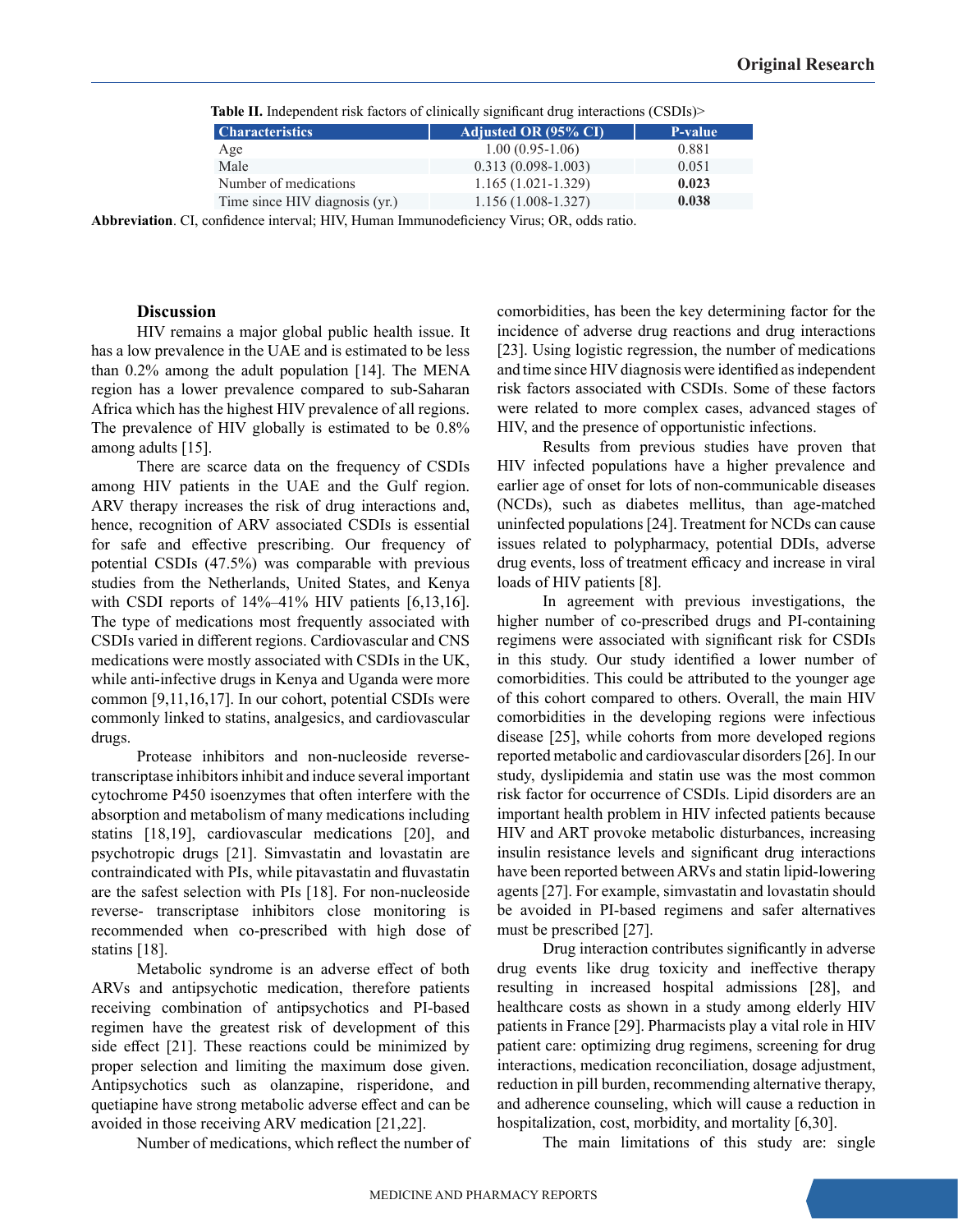centered and retrospective character. In conclusion, our retrospective study shows that the incidence of potential CSDIs is high in HIV-infected people on ART. Awareness of the most common potential CSDIs and risk factors could guide clinicians in identifying patients at high risk of drug interactions. Appropriate management of CSDIs is essential to maximize clinical benefit and minimize potential toxicity. It is important to provide training for all heath care workers involved in the medication management of HIV patients including clinicians, nurses, and pharmacists. The electronic alert system has been introduced to facilitate detection of potential drug-drug interaction; however it needs to be further optimized to enhance detection of serious interaction and remove the unspecific false warnings that could cause alert fatigue [31,32].

### **References**

- 1. Silverberg MJ, Chao C, Leyden WA, Xu L, Tang B, Horberg MA, et al. HIV infection and the risk of cancers with and without a known infectious cause. AIDS. 2009;23:2337- 2345.
- 2. Ryom L, Cotter A, De Miguel R, Béguelin C, Podlekareva D, Arribas JR, et al. 2019 update of the European AIDS Clinical Society Guidelines for treatment of people living with HIV version 10.0. HIV Med. 2020;21:617-624.
- 3. Murphy EL, Collier AC, Kalish LA, Assmann SF, Para MF, Flanigan TP, et al. Highly active antiretroviral therapy decreases mortality and morbidity in patients with advanced HIV disease. Ann Intern Med. 2001;135:17-26.
- 4. d'Arminio Monforte A, Testa L, Adorni F, Chiesa E, Bini T, Moscatelli GC, et al. Clinical outcome and predictive factors of failure of highly active antiretroviral therapy in antiretroviral-experienced patients in advanced stages of HIV-1 infection. AIDS. 1998;12:1631-1637.
- 5. Leporini C, De Sarro G, Russo E, Adherence to therapy and adverse drug reactions: is there a link? Expert Opin Drug Saf, 2014;13 Supp1 1:S41-S55.
- 6. de Maat MM, de Boer A, Koks CH, Mulder JW, Meenhorst PL, van Gorp EC, et al., Evaluation of clinical pharmacist interventions on drug interactions in outpatient pharmaceutical HIV-care. J Clin Pharm Ther, 2004;29:121- 130.
- 7. Yiu P, Nguyen NN, Holodniy M. Clinically significant drug interactions in younger and older human immunodeficiency virus-positive patients receiving antiretroviral therapy. Pharmacotherapy. 2011;31:480-489.
- 8. Clarke A, Stein CR, Townsend ML. Drug-Drug Interactions with HIV Antiretroviral Therapy. US Pharm. 2008;33:HS-3- HS-21.
- 9. Evans-Jones JG, Cottle LE, Back DJ, Gibbons S, Beeching NJ, Carey PB, et al. Recognition of risk for clinically significant drug interactions among HIV-infected patients receiving antiretroviral therapy. Clin Infect Dis. 2010;50:1419-1421.
- 10. Bastida C, Also MA, Pericas JM, Letang E, Tuset M, Miró

JM. Rhabdomyolysis and severe hepatotoxicity due to a drug-drug interaction between ritonavir and simvastatin. Could we use the most cost-effective statin in all human immunodeficiency virus-infected patients? Enferm Infecc Microbiol Clin. 2014;32:579-582.

- 11. Seden K, Merry C, Hewson R, Siccardi M, Lamorde M, Byakika-Kibwika P, et al. Prevalence and type of drug-drug interactions involving ART in patients attending a specialist HIV outpatient clinic in Kampala, Uganda. J Antimicrob Chemother. 2015;70:3317-3322.
- 12. Marzolini C, Elzi L, Gibbons S, Weber R, Fux C, Furrer H, et al. Prevalence of comedications and effect of potential drugdrug interactions in the Swiss HIV Cohort Study. Antivir Ther. 2010;15:413-423.
- 13. Miller CD, El-Kholi R, Faragon JJ, Lodise TP. Prevalence and risk factors for clinically significant drug interactions with antiretroviral therapy. Pharmacotherapy. 2007;27:1379- 1386.
- 14. Saheb Sharif-Askari N, Sulaiman SA, Saheb Sharif-Askari F, Al Sayed Hussain A, Tabatabai S, Al-Mulla AA. Hospitalized heart failure patients with preserved vs. reduced ejection fraction in Dubai, United Arab Emirates: a prospective study. Eur J Heart Fail. 2014;16:454-460.
- 15. UNAIDS Joint United Nations Programme on HIV/AIDS. AIDSinfo. 2019estimates. Available from: https://aidsinfo. unaids.org/
- 16. Kigen G, Kimaiyo S, Back D. Gibbons S, Sang E, Edwards I, et al. O122 Prevalence of drug interactions between antiretroviral and co-administered drugs at the Moi teaching and referral hospital (Ampath), Eldoret, Kenya. Journal of the International AIDS Society (JIAS), 2008;11(suppl.1) S1-  $O7$
- 17. Seden K, Bradley M, Miller AR, Beadsworth MB, Khoo SH. The clinical utility of HIV outpatient pharmacist prescreening to reduce medication error and assess adherence. Int J STD AIDS. 2013;24:237-241.
- 18. Wiggins BS, Lamprecht DG Jr, Page RL 2nd, Saseen JJ. Recommendations for Managing Drug–Drug Interactions with Statins and HIV Medications. Am J Cardiovasc Drugs. 2017;17:375-389.
- 19. Fichtenbaum CJ, Gerber JG, Rosenkranz SL, Segal Y, Aberg JA, Blaschke T, et al. Pharmacokinetic interactions between protease inhibitors and statins in HIV seronegative volunteers: ACTG Study A5047. AIDS. 2002;16:569-577.
- 20. Esterly JS, Darin KM, Gerzenshtein L, Othman F, Postelnick MJ, Scarsi KK. Clinical implications of antiretroviral drug interactions with warfarin: a case–control study. J Antimicrob Chemother. 2013;68:1360-1363.
- 21. Goodlet KJ, Zmarlicka MT, Peckham AM. Drug– drug interactions and clinical considerations with coadministration of antiretrovirals and psychotropic drugs. CNS Spectr. 2019;24:287-312.
- 22. Vergara-Rodriguez P, Vibhakar S, Watts J. Metabolic syndrome and associated cardiovascular risk factors in the treatment of persons with human immunodeficiency virus and severe mental illness. Pharmacol Ther. 2009;124:269- 278.